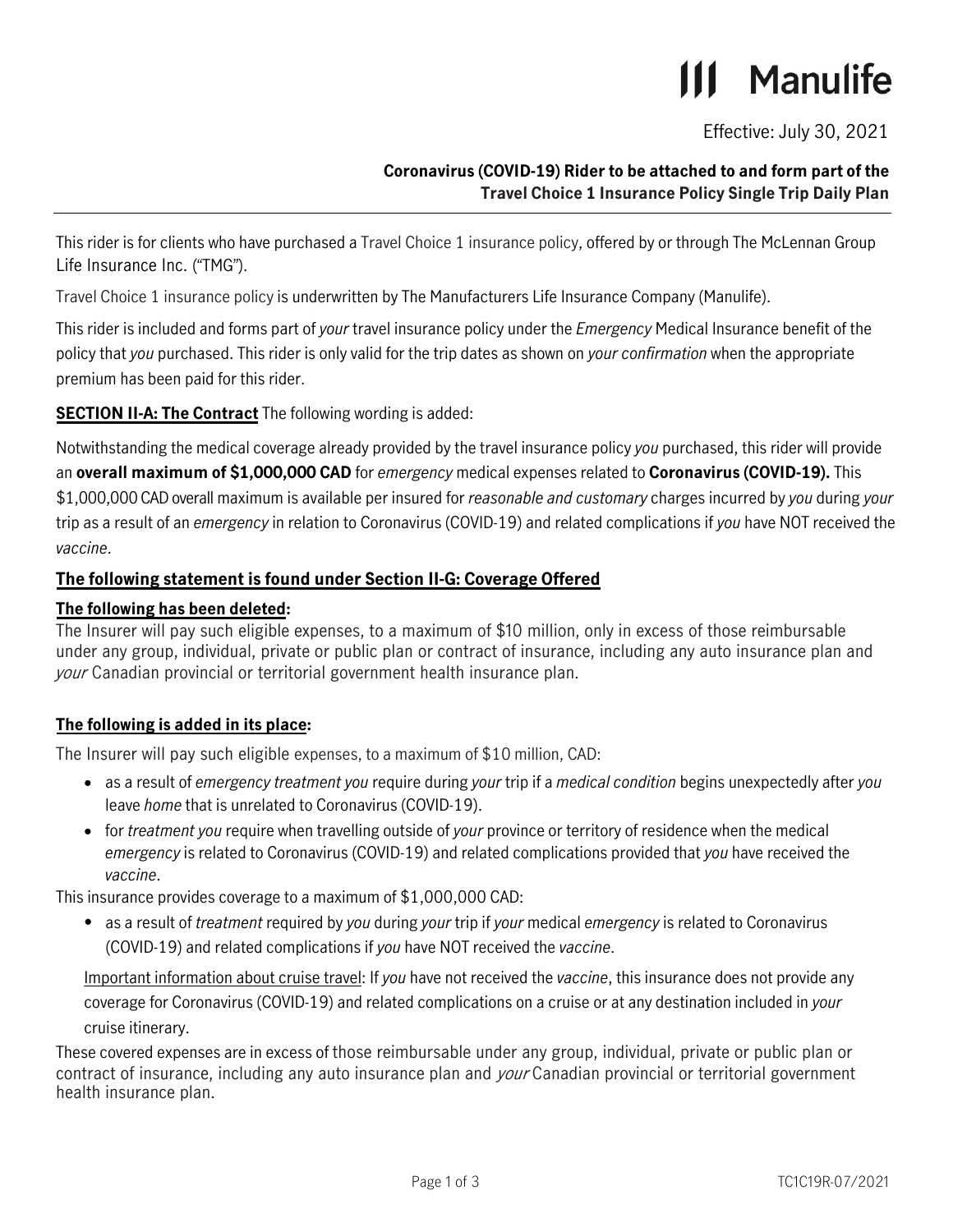## **The following has been updated**

## **SECTION VII – EXCLUSIONS**

**B – General Exclusions** is hereby amended as follows:

### **The following exclusion has been deleted:**

30. Any *medical condition you* suffer or contract when an official travel advisory issued by the Canadian government states, "Avoid all non-essential travel" or "Avoid all travel" regarding the country, region or city of *your* destination, before *your* departure date. To view the travel advisories, visit the Government of Canada Travel site.

This exclusion does not apply to claims for an *emergency* or a medical condition unrelated to the travel advisory.

#### **The following exclusion is added in its place:**

- 30. a) Any *act of terrorism* or any *medical condition you* suffer or contract when an official travel advisory issued by the Government of Canada states, "Avoid all non-essential travel" regarding the country, region or city of *your* destination, prior to *your* effective date. To view the travel advisories, visit the Government of Canada Travel site. For claims due to Coronavirus (COVID-19), this exclusion does not apply. Exception: *Treatment* for Coronavirus (COVID-19) and related complications that *you* suffer or contract while *you* are on a cruise or any destination included in *your* cruise itinerary is not covered if *you* have NOT received the *vaccine*. For claims not due to Coronavirus (COVID-19), this exclusion does not apply if *your medical condition* is unrelated to the travel advisory.
	- b) Any *act of terrorism* or any *medical condition you* suffer or contract when an official travel advisory issued by the Government of Canada states, "Avoid all travel" regarding the country, region or city of *your* destination, prior to *your* effective date. To view the travel advisories, visit the Government of Canada Travel site. This exclusion does not apply to claims for any *medical condition* unrelated to the travel advisory.

#### **The following exclusions have been added:**

- 35. Any *treatment* for Coronavirus (COVID-19) and related complications that *you* suffer or contract while *you* are on *your* cruise or in any destination included in *your* cruise itinerary if *you* have NOT received the *vaccine*.
- 36. The cost of and any expenses for a Coronavirus (COVID-19) test that is mandated by any body with appropriate authority (such as a government or a transportation service) for entry into or exit from a country/jurisdiction or to use its services.

#### **These sections have been revised**

## **SECTION V – LIMITATIONS AND RESTRICTIONS** is hereby amended as follows:

#### **The following has been deleted:**

**6. Benefits Limited to Incurred Expenses** – The total benefits paid to *you* from all sources cannot exceed the actual expenses which *you* have incurred.

#### **The following is added in its place:**

**6.** If *you* are insured under more than one insurance policy/certificate underwritten by *us*, the maximum *you* are entitled to is the largest amount specified for the benefit in any one policy/certificate. This condition does not apply to any claim related to Coronavirus (COVID-19) if *you* are also insured under a complimentary Manulife **COVID-19** *Emergency* **Medical Certificate of Insurance** that was provided to *you* by the airline/tour operator. For greater clarity, if *you* are insured under one complimentary certificate and more than one policy/certificate underwritten by *us* that provide Coronavirus (COVID-19) coverage, the maximum amount payable for covered expenses incurred by *you* related to Coronavirus (COVID-19) cannot be more than the sum of the Coronavirus (COVID-19) coverage available under one